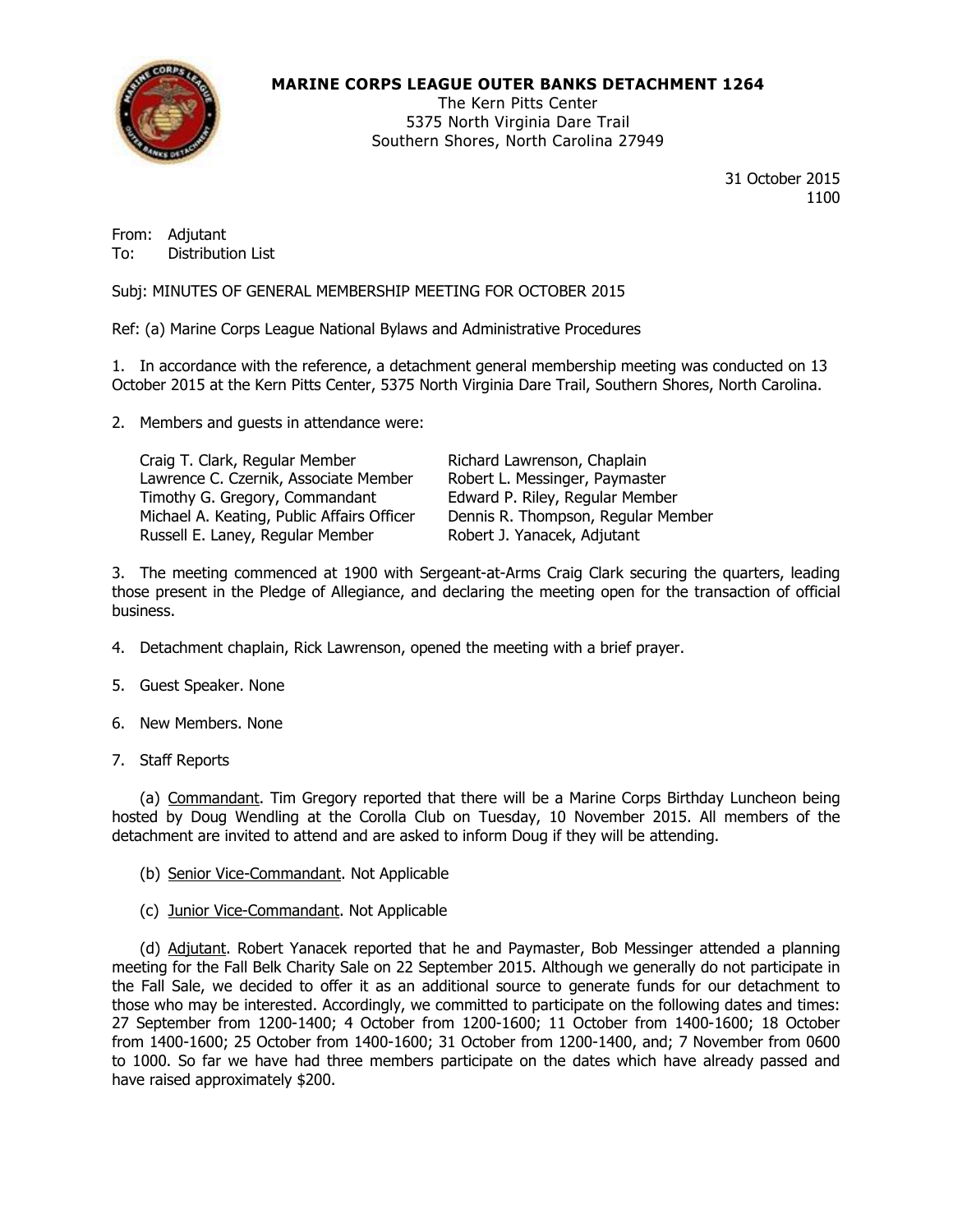## Subj: MINUTES OF GENERAL MEMBERSHIP MEETING FOR OCTOBER 2015

(e) Paymaster. Bob Messinger provided a detailed report of the income and expenditures since our last meeting as well as the detachment's current account balance. His report was examined and no discrepancies were noted by any members.

- (f) Chaplain. None
- (g) Sergeant-at-Arms. None
- (h) Public Affairs Officer. None

# 8. Old Business

(a) Awards Presentation. Paymaster, Bob Messinger reported that on 3 October 2015, he presented a Good Citizenship award to a newly designated Eagle Scout at a Court of Honor that was held at Outer Banks Presbyterian Church on behalf of the detachment. In addition, he and Adjutant, Robert Yanacek presented a Certificate of Appreciation to Charles Lewis, general manager of the Kill Devil Hills Belk store in recognition of his continued support of our detachment through the Belk Charity Sale Program. The presentation of this award was made on 22 September 2015 at the Fall Charity Day Sale planning meeting.

(b) Recruiting and Retention. Paymaster, Bob Messinger reported that we currently have 33 members on the roles, 31 of which whose dues are paid-in-full, and two of which are delinquent. He also reported that there were a number of members erroneously reported by the National Headquarters as being delinquent. Bob took the necessary steps to report these errors. There were no new detachment membership candidates reported by any members present, nor was there any report of recent placement of recruiting posters.

(c) Pending Detachment Donations. Robert Yanacek reported that he has not yet filed the necessary documents for the detachment to receive grant money for the second and third quarters from the Walmart, Voluntarism Always Pays program. He will be filing the necessary paperwork sometime this month and will advise the Commandant when it has been completed so that it can be authenticated. Once authenticated, two checks for \$250 will be presented to the detachment.

(d) Detachment Donations to Charities. Paymaster, Bob Messinger reminded those present that at the November meeting we typically decide the charities to which we will disburse donations. A previous concern regarding the Wounded Warrior Project was once again raised regarding the percentage of any donation that is used towards assisting veterans. Robert Yanacek reported that the Charity Navigator indicated that slightly less than 60 percent goes towards assisting veterans, while the remaining percentage is used for fundraising, salaries, and administrative costs. Robert added his opinion that he felt that money would be better spent being disbursed to local organizations. For reference, in 2014 we disbursed donations to the following organizations in the amounts indicated:

| <b>Blue Star Mothers</b>                        | \$150   |
|-------------------------------------------------|---------|
| Local Marine in Need                            | \$200   |
| Outer Banks Public Safety Auxiliary             | \$500   |
| Sergeant Mac Foundation National Wreath Project | \$80    |
| U.S. Marine Youth Foundation Tree of Lights     | \$60    |
| Wounded Warrior Project                         | \$1,000 |

(e) Toys for Tots. Toys for Tots Liaison, Larry Czernik reported that he has contacted the Toys for Tots Coordinator for Dare County and that the program will begin sometime in early November. Larry asked those present to please assist us in this worthwhile effort in bringing the joy of Christmas to the needy children of the county. Upon determination of drop-off locations, Larry will notify the detachment